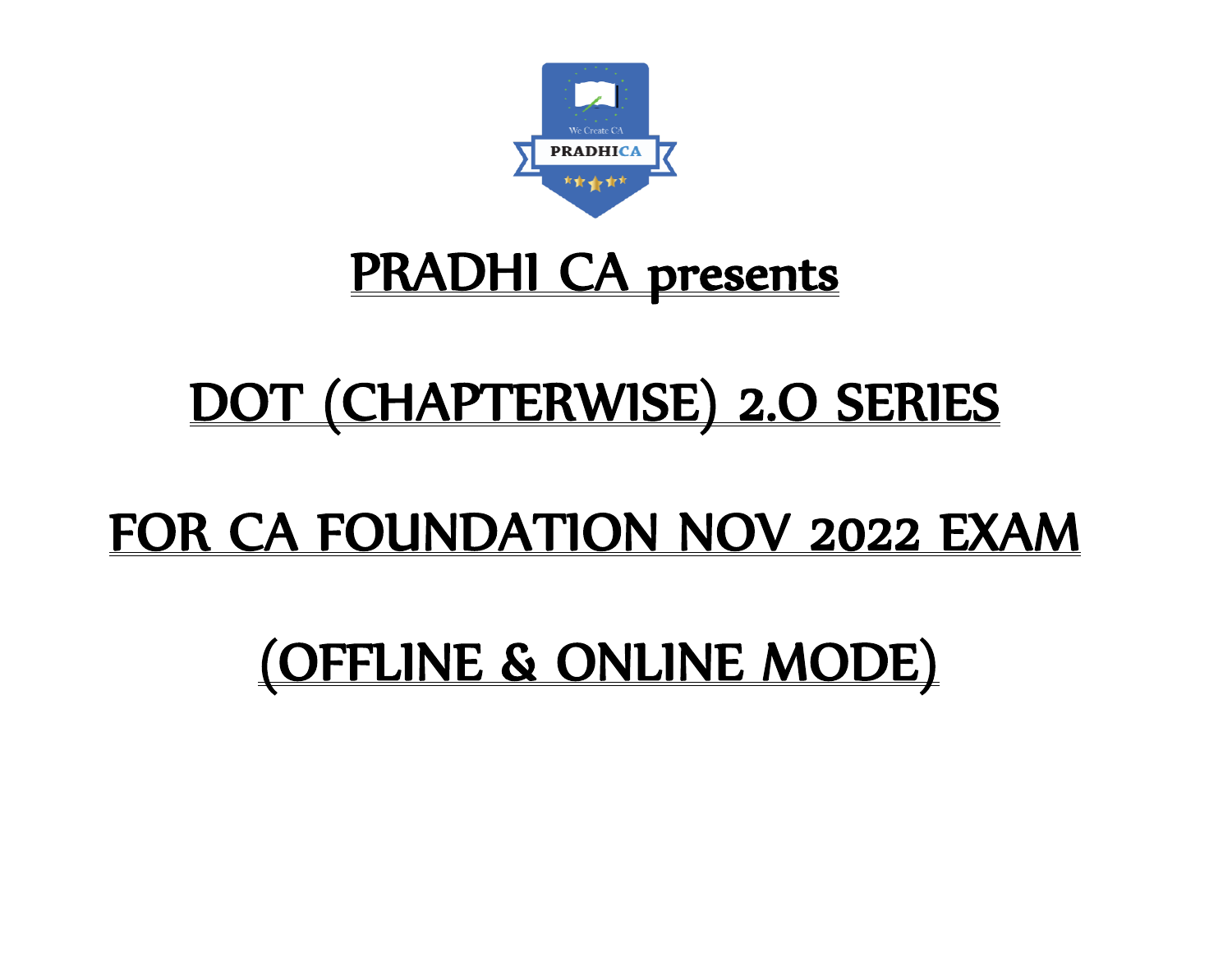- $\checkmark$  The entire syllabus divided into 6 parts and will be conducted as per the given curriculum and Schedule.
- $\checkmark$  Opt and write the test series just by sitting at home
- $\checkmark$  An opportunity to get evaluated by experienced persons
- $\checkmark$  Improvement in conceptual clarity and Presentation skills.
- $\checkmark$  Enhances exam-pressure handling skills and time management.
- $\checkmark$  Uncompromised Quality of Question papers.

#### Timing

#### Session 1 - 10.00 am to 12.00 pm

Paper 1 : Principles And Practice Of Accounting

Paper 2 : Business Laws & Business Correspondence And Reporting

#### Session 2 - 02.oo pm to 04.00 pm

Paper 3 : Business Mathematics, Logical Reasoning & Statistics

Paper 4 : Business Economics & Business And Commercial knowledge

- $\checkmark$  Test papers will be corrected in accordance with ICAI Correction Pattern.
- $\checkmark$  Results will be declared within 7 days from the receipt of Answer papers.
- $\checkmark$  Doubt Solving by Experienced person
- ✓ Personal Guidance by Pradhi CA Team
- $\checkmark$  Step wise marks allocation in answer key
- ✓ Summary Notes for Important Topics in Each Subject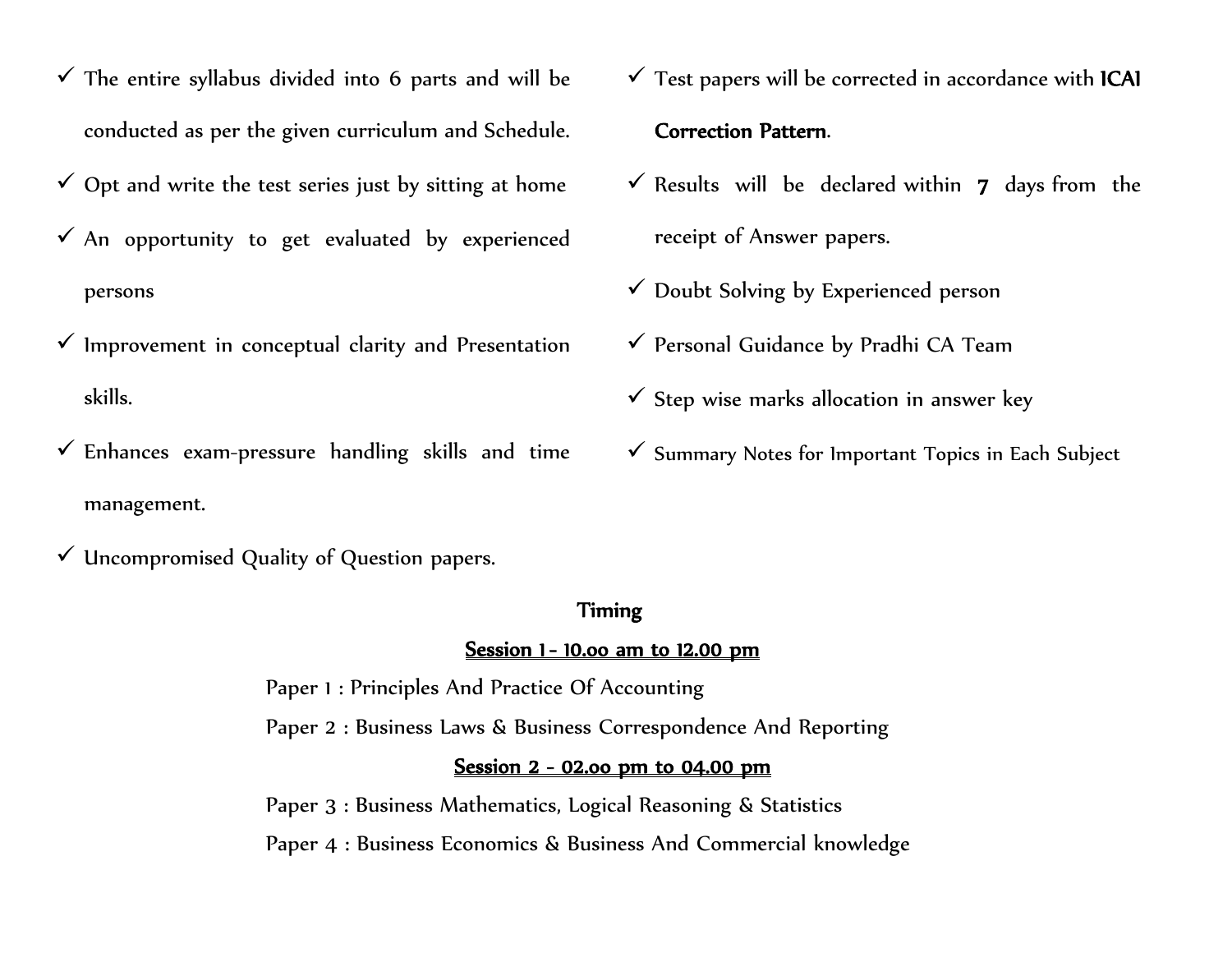| DOT I - 21.08.2022                            |    |                                                       |    |
|-----------------------------------------------|----|-------------------------------------------------------|----|
| PRINCIPLES AND PRACTICE OF ACCOUNTING         | 35 | <b>BUSINESS MATHEMATICS</b>                           | 50 |
| <b>Accounting Process, BRS</b>                |    | Ratios, Proportions, Indices, Log, Equation, Matrices |    |
| Theory                                        |    | Linear Inequalities, Time value of money              |    |
| <b>BUSINESS LAWS</b>                          | 35 | <b>BUSINESS ECONOMICS</b>                             | 50 |
| Indian Contract Act, 1872                     |    | Nature & Scope of Business Economics                  |    |
|                                               |    | <b>Business Cycles</b>                                |    |
|                                               |    |                                                       |    |
| DOT 2 - 28.08.2022                            |    |                                                       |    |
| PRINCIPLES AND PRACTICE OF ACCOUNTING         | 35 | <b>STATISTICS</b>                                     | 50 |
| <b>Bills of Exchange</b>                      |    | Measures of Central Tendency, Dispersion              |    |
| Consignment, Sale of Goods on Approval Basis  |    | Correlation and Regression, Theory                    |    |
| <b>BUSINESS CORRESPONDENCE AND REPORTING</b>  | 35 | <b>BUSINESS AND COMMERCIAL KNOWLEDGE</b>              | 50 |
| Sentence Types, Vocabulary, Communication     |    | Business & Commercial Knowledge - An Introduction     |    |
| <b>Comprehension Passages and Note Making</b> |    | <b>Business Environment</b>                           |    |
|                                               |    |                                                       |    |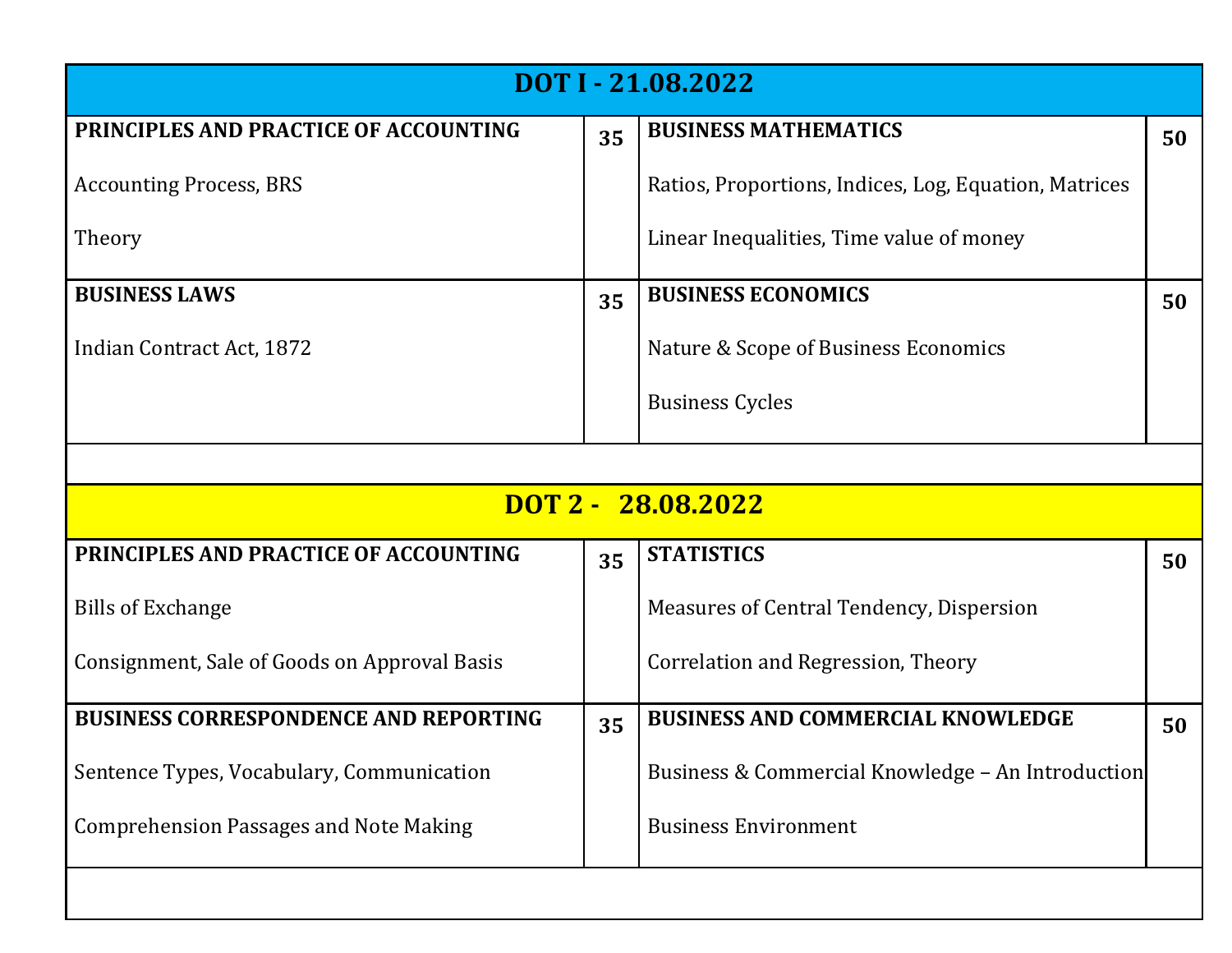| DOT 3 - 04.09.2022                          |    |                                                  |    |
|---------------------------------------------|----|--------------------------------------------------|----|
| PRINCIPLES AND PRACTICE OF ACCOUNTING       | 35 | <b>BUSINESS MATHEMATICS</b>                      | 50 |
| <b>Final Accounts of Sole Proprietor</b>    |    | Sets, Relations and Functions, Sequence & Series |    |
| Inventories                                 |    | <b>Permutations and Combinations</b>             |    |
| <b>BUSINESS LAWS</b>                        | 35 | <b>BUSINESS ECONOMICS</b>                        | 50 |
| Sale of Goods Act, 1930                     |    | Theory of Demand and Supply                      |    |
|                                             |    | Theory of Production and Cost                    |    |
|                                             |    |                                                  |    |
| DOT 4 - 11.09.2022                          |    |                                                  |    |
| PRINCIPLES AND PRACTICE OF ACCOUNTING       | 35 | <b>STATISTICS</b>                                | 50 |
| Non Profit Organisation                     |    | <b>Index Numbers &amp; Time Series</b>           |    |
| Average Due Date, Account Current           |    | Probability, Theoretical Distribution            |    |
| <b>BUSINESS LAWS</b>                        | 35 |                                                  | 50 |
|                                             |    |                                                  |    |
| Indian Partnership Act, 1932                |    | <b>Business Organizations</b>                    |    |
| The Limited Liability Partnership Act, 2008 |    | <b>Government Policies for Business Growth</b>   |    |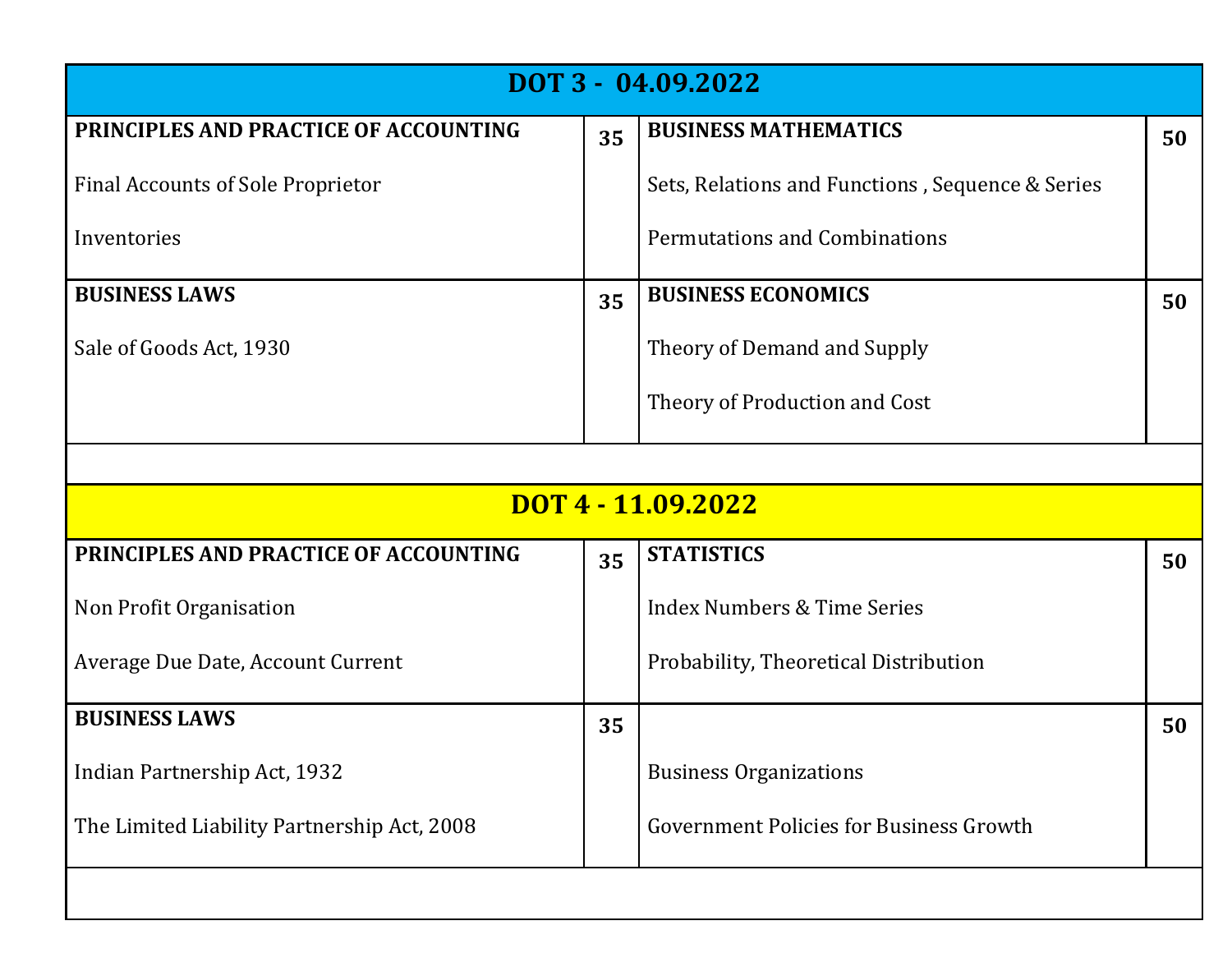| DOT 5 - 18.09.2022                              |    |                                            |    |
|-------------------------------------------------|----|--------------------------------------------|----|
| PRINCIPLES AND PRACTICE OF ACCOUNTING           | 35 | <b>BUSINESS MATHEMATICS</b>                | 50 |
| Partnership Accounts, Depreciation              |    | Differential and Integral Calculus         |    |
| <b>BUSINESS CORRESPONDENCE AND REPORTING</b>    |    |                                            |    |
| Basic, Report, Precis, Articles Writing         | 35 | <b>BUSINESS ECONOMICS</b>                  | 50 |
| Writing Formal Letters & Official Communication |    | Meaning and Types of Markets               |    |
| Writing Formal Mails, Resume Writing, Meetings  |    |                                            |    |
|                                                 |    |                                            |    |
| DOT 6 - 25.09.2022                              |    |                                            |    |
| PRINCIPLES AND PRACTICE OF ACCOUNTING           | 35 | <b>LOGICAL REASONING</b>                   | 50 |
| <b>Company Accounts</b>                         |    |                                            |    |
| <b>BUSINESS LAW</b>                             | 35 | <b>BUSINESS AND COMMERCIAL KNOWLEDGE</b>   | 50 |
| Companies Act, 2013                             |    | <b>Organizations Facilitating Business</b> |    |
|                                                 |    | <b>Common Business Terminologies</b>       |    |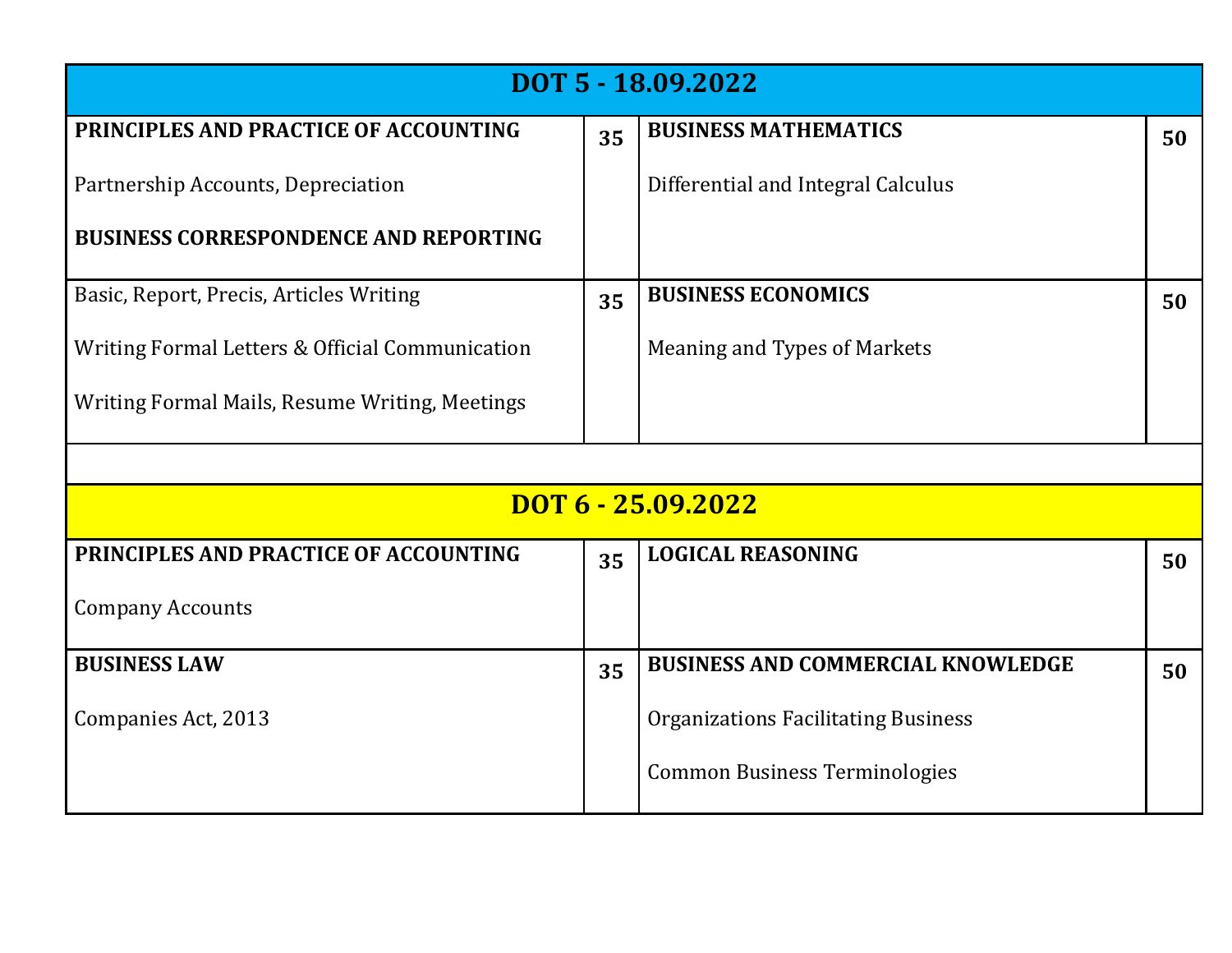#### **How to write test? (DOT)**

#### **Online Mode**

#### **Question Paper:**

Students can download the Question paper from Pradhi CA Server (Link for the Pradhi CA Server will be provided after registration) and take a print out of the same.

#### **Answer paper:**

Tests should be written in a note book or ruled Papers.

#### **Submission of Written Papers:**

After completion, Click a picture of or Scan the answer papers and Upload the answer sheets on the Server.

#### **Results:**

Results will be provided along with Corrected papers in the student panel.

#### **Answer Key:**

Answer key will be provided in the website, on receipt of the Answer Sheets.

#### **Correction:**

Last date to Submit the Answer Sheets: **DOT - 30.10.2022** 

**Note : It's not Compulsory to write the test on the same date. Based on Preparation, Students can write the test any time. Question Papers will be available from respective Scheduled Dates.**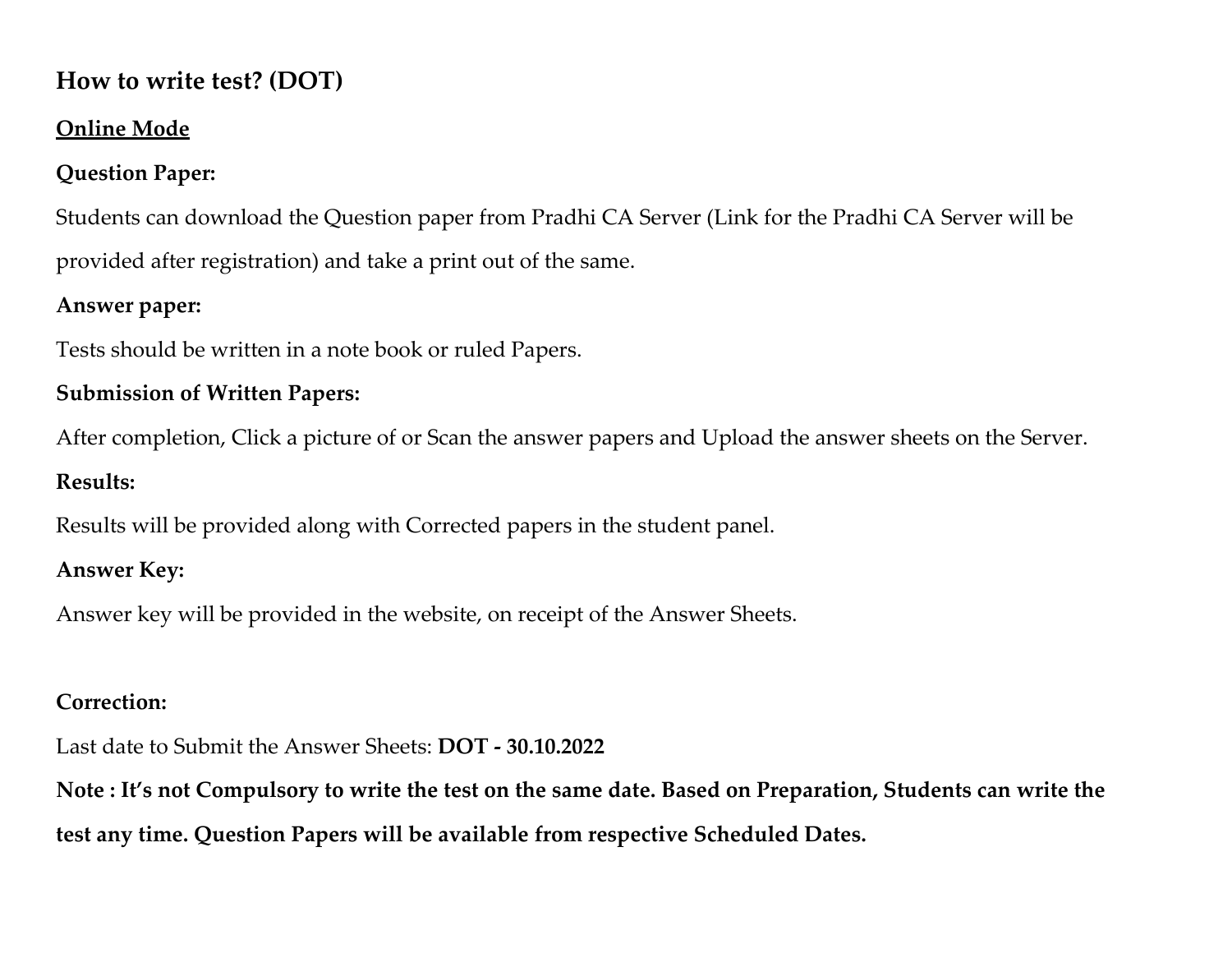#### **Pradhi CA Exam Centre:**

### **Details will be Informed**

Hall Ticket will be issued one week before the Exam. Exam Instructions will be provided in the Hall Ticket.

#### **Question Paper:**

Photo copy of the Question Paper will be provided at the scheduled time

#### **Answer paper:**

Answer Papers will be provided to the Students.

#### **Results:**

Corrected Answer Sheet will be given during next Exam

#### **Answer Key:**

Answer key will be provided in the website, on receipt of the Answer Sheets or mailed to students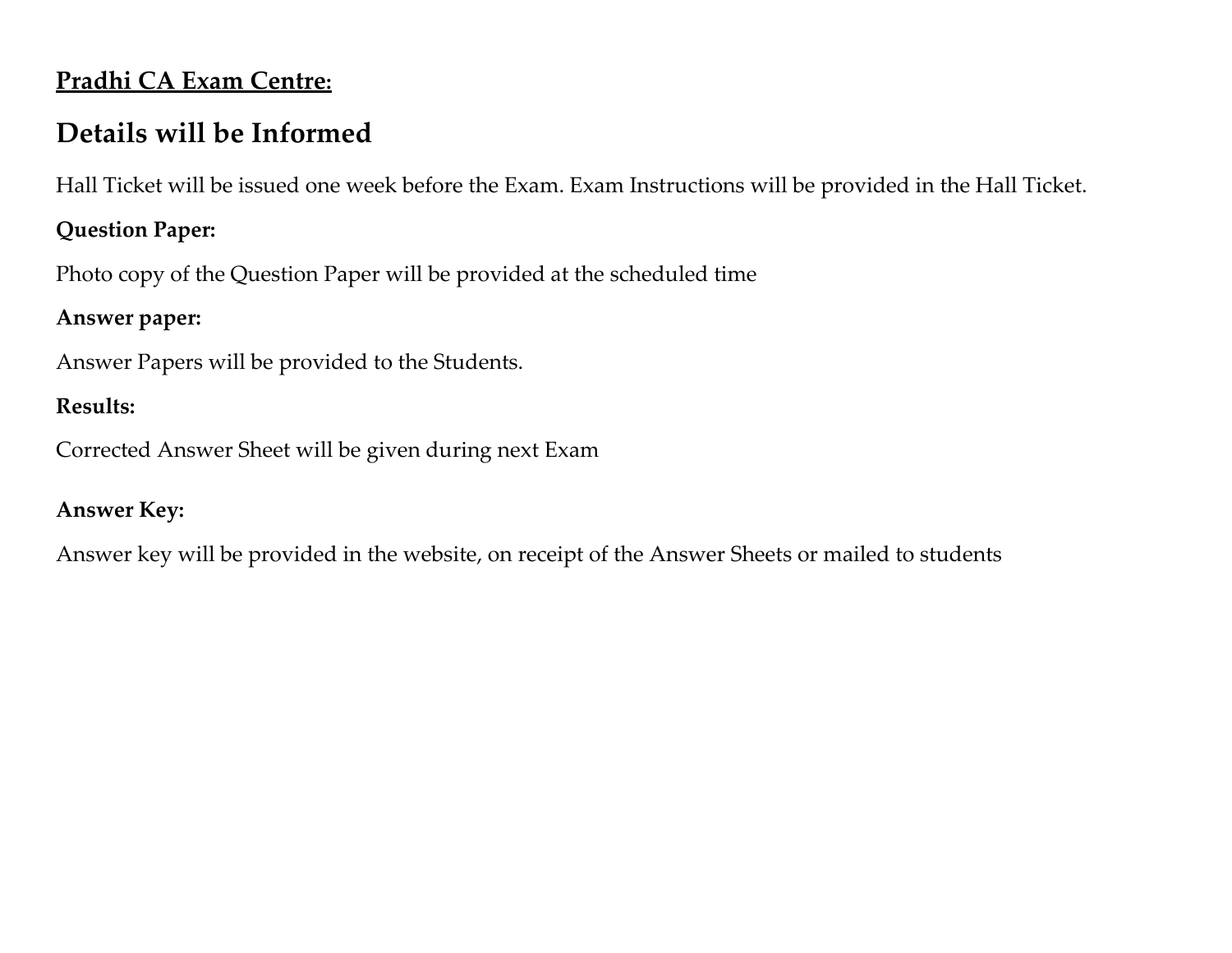#### **Model Exam (Full Syllabus Test)**

| Date       | Subject                                                           |
|------------|-------------------------------------------------------------------|
| 06.10.2022 | <b>PRINCIPLES AND PRACTICE OF ACCOUNTING</b>                      |
| 08.10.2022 | <b>BUSINESS LAWS &amp; BUSINESS CORRESPONDENCE AND REPORTING</b>  |
| 10.10.2022 | <b>BUSINESS MATHEMATICS, LOGICAL REASONING &amp; STATISTICS</b>   |
| 12.10.2022 | <b>BUSINESS ECONOMICS &amp; BUSINESS AND COMMERCIAL KNOWLEDGE</b> |

Model Exam Papers will be corrected / Uploaded in your respective Exam rooms in the Pradhi CA Server within 5 days from the date of transfer.

Last date to Submit the Answer Sheets: **Model – 05.11.2022**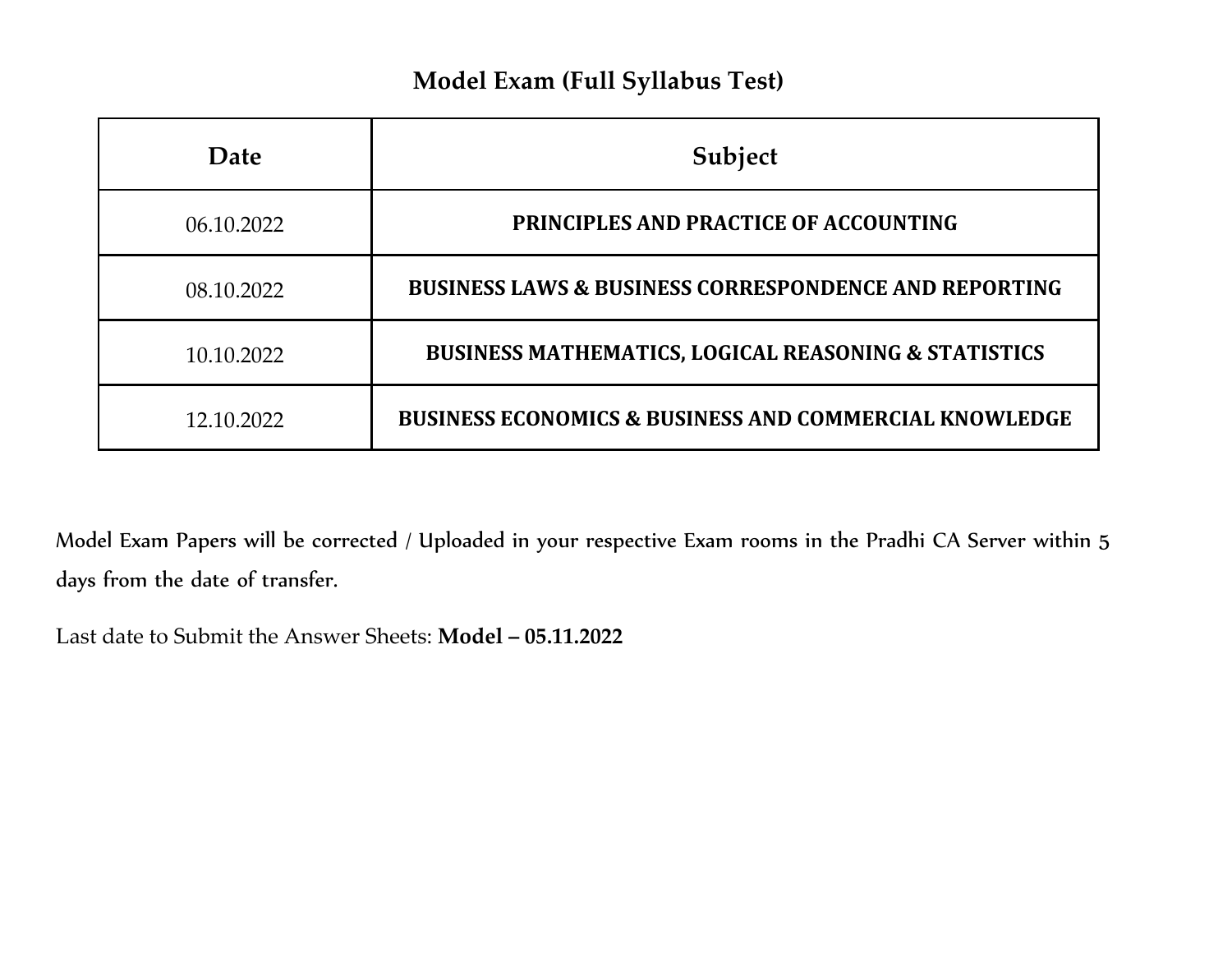| Model Exam – Nov 22 – CA Foundation |                       |                        |  |
|-------------------------------------|-----------------------|------------------------|--|
| Exams                               | Online                | <b>Direct</b>          |  |
| DOT (Chapter wise)                  | Rs. 750 Plus GST 18 % | Rs. 1200 Plus GST 18 % |  |
| Model Exam                          | Rs. 400 Plus GST 18 % | Rs. 600 Plus GST 18 %  |  |

### **Register DOT & Model together**

### **and Get 20 % Concession on DOT Fee**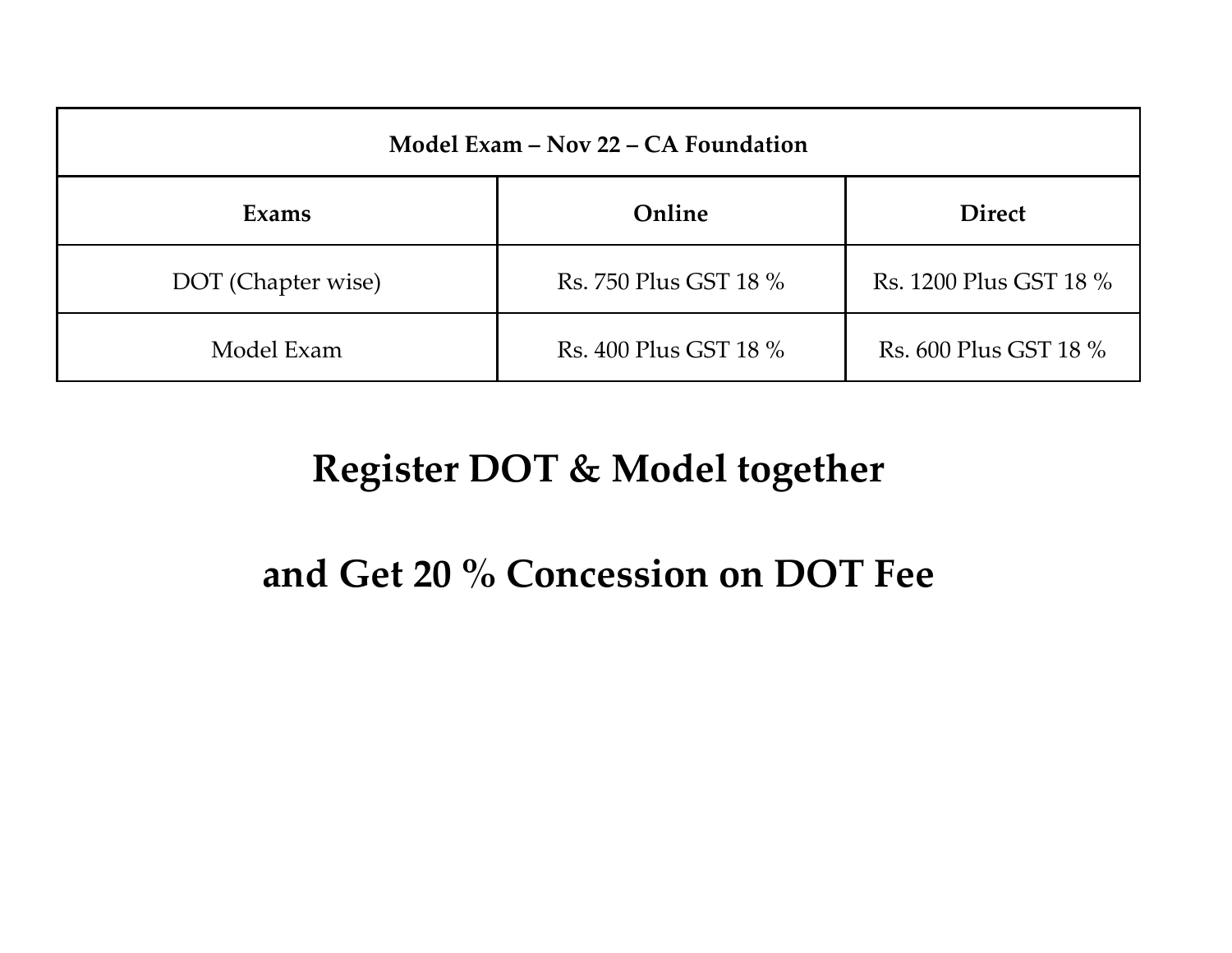| Payment mode                 |                                  |  |
|------------------------------|----------------------------------|--|
| Option 1                     | <b>Option 2</b>                  |  |
| <b>Net Banking</b>           | Google Pay/ Paytm/ Phonepe/ Bhim |  |
| Name: Iyyappan M             | 8072653948                       |  |
| Account No.: 7512502206      |                                  |  |
| IFSC Code: KKBK0008497       |                                  |  |
| <b>Branch: Thambu Chetty</b> |                                  |  |

- ✓ For Registration, Please visit our Website **www.PradhiCA.com**
- ✓ After Making payment, you will receive a Copy of Invoice via Mail. Kindly share via **WhatsApp**

**8072653948 /** mail to **pradhica4u@gmail.com**

✓ **Exam Registration Number** & Server Link will be mailed you.

### **Payment Gathway:**

You can also make payment via Payment Gateway in Website **www.pradhica.com**